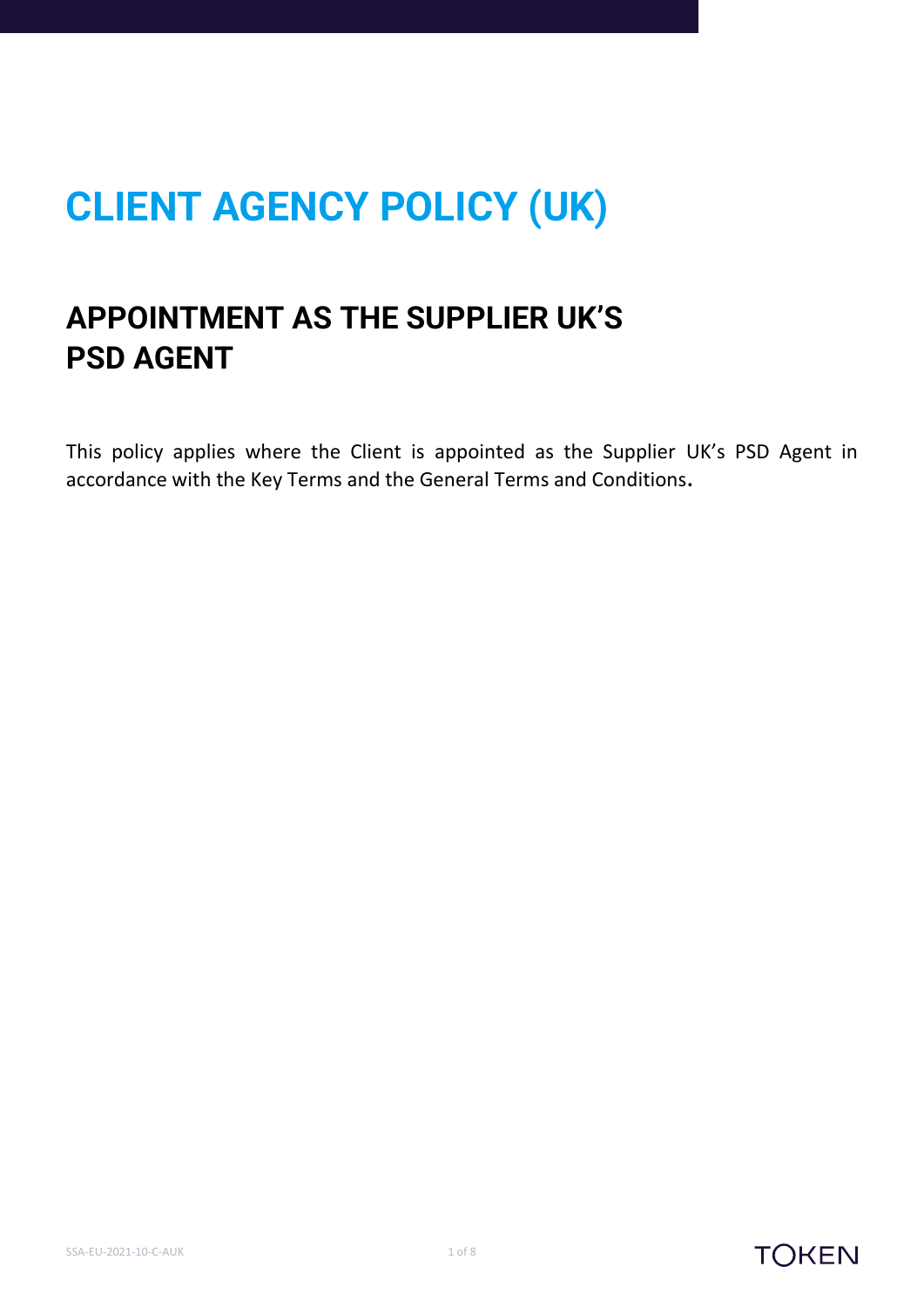#### **1. DEFINITIONS**

 $1.1$ For the purposes of this Client Agency Policy (Appointment as the Supplier UK's PSD Agent), the following words and phrases will bear the following meanings:

"**Agreement**" means the agreement (including both the Key Terms and General Terms and Conditions), together with any schedules, annexes, policies, guidelines and procedures (as set out in the Key Terms and GTC) and amendments agreed in writing and executed by both parties from time to time. In the event of any conflict between the documents that comprise the Agreement, unless there is specifically a statement to the contrary in the General Terms and Conditions, the Key Terms shall prevail over the General Terms and Conditions which shall prevail over any schedules, annexes, policies guidelines and procedures. Any amendments agreed in writing and duly executed by the Parties shall expressly state which paragraphs and clauses in which document they vary;

"**Effective Date**" means the date on which the Client is included on the FCA's register as the Supplier UK's PSD Agent;

"**FCA**" means the Financial Conduct Authority or any successor authority responsible for the regulation of financial services in the UK;

"**FCA Approach**" means the FCA's *Payment Services and Electronic Money – Our Approach* document, as amended from time to time;

"**FCA Handbook**" means the FCA's handbook of rules and guidance as updated from time to time;

"**Legal Requirements**" means all applicable statutory and other rules, regulations, instruments and provisions in force from time to time including without limitation the PSRs 2017 and any FCA guidance relating to the PSRs 2017 (including the FCA Approach and any relevant provisions of the FCA Handbook) and the MLRs;

"**Material**" means all product documentation, the Supplier's Directions, promotional materials relating to PIS, AIS and other material, including but not limited to training instructions, forms and guidance manuals produced by or on behalf of the Supplier UK relating to PIS and / or AIS, which are supplied to the Client;

"**MLRs**" means the Money Laundering Regulations 2017;

"**PSD Agent Pack**" means a suite of documents provided by the Supplier UK to the Client that the Client is required to complete in order for the Supplier UK to review and submit to the FCA. The information required includes, but is not limited to information relating to the directors and persons responsible for the management of the Client to confirm such persons are 'fit and proper' together with information concerning the Client's anti-money laundering policies and procedures;

"**Supplier's Directions**" means all reasonable written directions, instructions, codes, manuals, policies and procedures of the Supplier UK, that Supplier UK notifies to the Client from time to time; and

"**Transactions**" means Payment Transactions and / or Information Transactions.

 $1.2$ Capitalised terms which are not defined above shall have the meanings set out elsewhere in the Agreement.

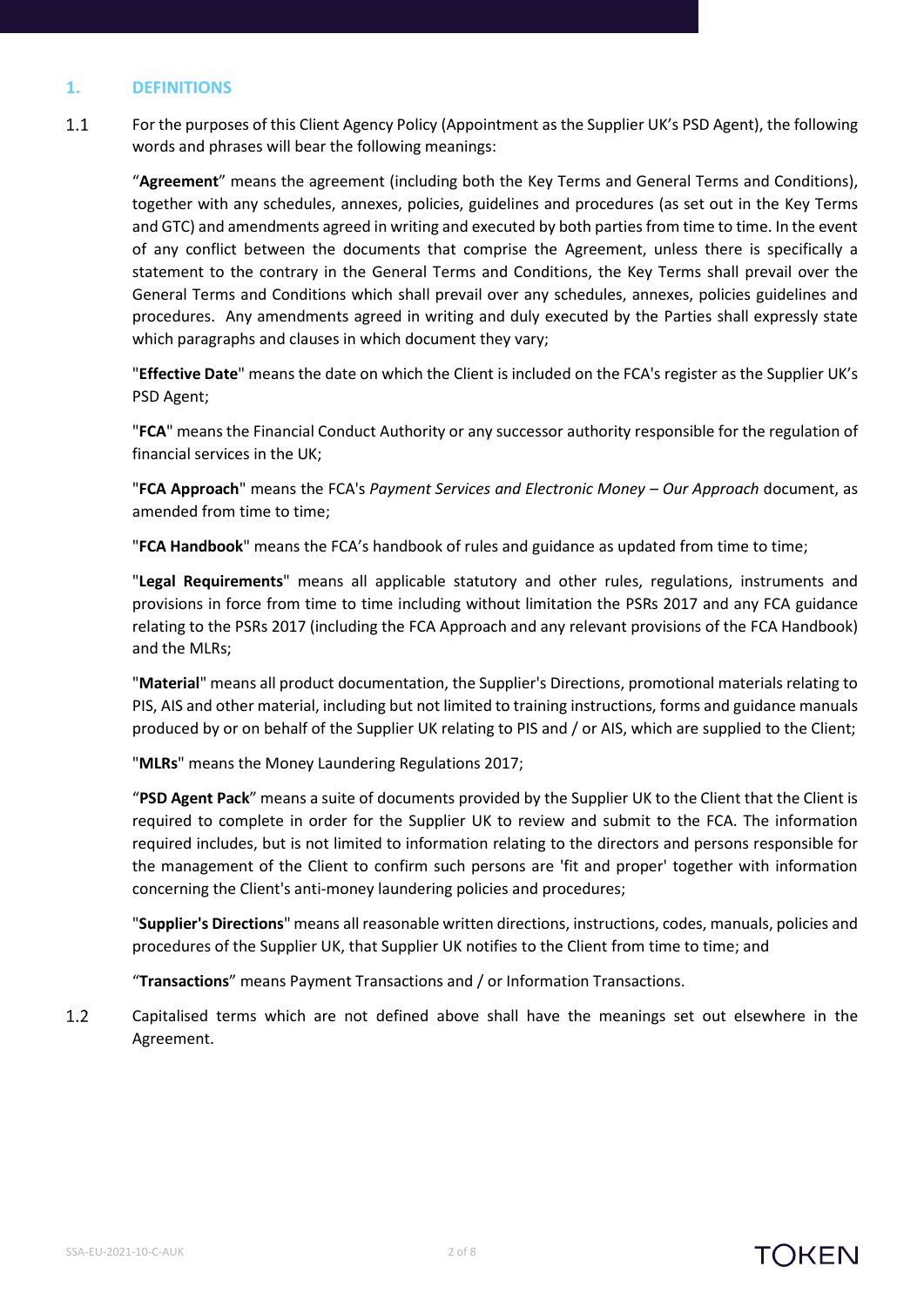#### **2. APPOINTMENT**

- $2.1$ From the Effective Date, the Supplier UK hereby appoints the Client to act as its PSD Agent in respect of the provision of PIS and / or AIS on and subject to the terms of this Client Agency Policy and the Agreement, and the Client hereby accepts the appointment (the "**Appointment**").
- $2.2$ The Client hereby acknowledges that the Appointment does not confer on the Client any express, implied or other authority to act in any capacity for the Supplier UK other than as expressly set out in this Client Agency Policy.
- $2.3$ The Supplier UK hereby accepts responsibility for the activities of the Client, including anything done or omitted to be done, in providing PIS and / or AIS.
- $2.4$ In consideration of the Appointment, the Client shall follow all the Supplier's Directions and fully comply with the terms of this Client Agency Policy and the Agreement.

#### <span id="page-2-0"></span>**3. FCA REGISTRATION**

- $3.1$ In order to submit the PSD Agent application to the FCA, the Supplier UK requires certain information from the Client. The Client shall provide all information reasonably required by the Supplier UK and the FCA, as set out in the PSD Agent Pack.
- $3.2$ The Client agreesto respond to the Supplier UK within five (5) Business Days, when requested to complete this information.
- $3.3$ The Client agrees to bear any costs directly associated with making applications or notifications to the FCA under this Client Agency Policy and shall reimburse the Supplier UK for any reasonable costs incurred by the Supplier UK in relation to making any such application or notification, provided an acceptance of such cost has been given by the Client to the Supplier UK prior to its bearing.

#### **4. CLIENT'S OBLIGATIONS**

- $4.1$ The Client shall not process any Transactions before the Effective Date.
- $4.2$ In relation to undertaking Transactions, the Client shall:
- 4.2.1 undertake such Transactions in accordance with this Client Agency Policy and the Agreement;
- 4.2.2 comply with the Supplier's Directions and all Legal Requirements;
- 4.2.3 only distribute promotional materials relating to PIS and / or AIS, which have been approved in advance by the Supplier UK;
- 4.2.4 at the request of the Supplier UK, assist the Supplier UK in complying with any Legal Requirement (including but not limited to the Supplier UK's obligations under the PSRs 2017 or the MLRs) including in relation to any acts that the Supplier UK is required, directed or ordered to take by the FCA or otherwise in connection with the Transactions;
- 4.2.5 subject to prior arrangements being made, co-operate with the Supplier UK's monitoring activities as required under the PSRs 2017 and the FCA Approach;
- 4.2.6 immediately notify the Supplier UK as soon as it becomes aware of any breach of this Client Agency Policy, the Agreement or any Legal Requirement;

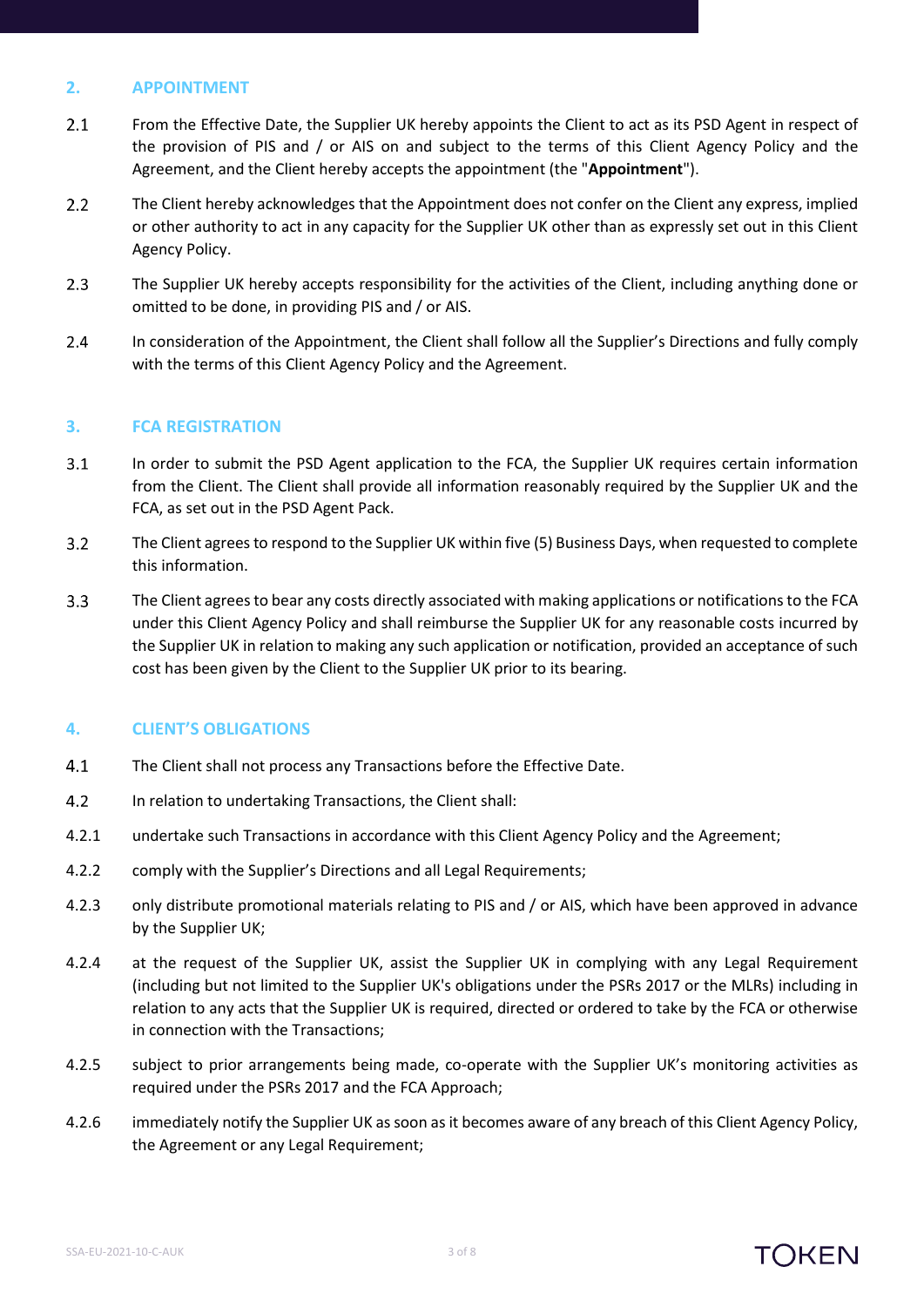- 4.2.7 immediately notify the Supplier UK in writing of any matter affecting its ability to act as Supplier UK's PSD Agent or of any change in any information concerning the Client submitted to the Supplier UK or to the FCA;
- 4.2.8 not carry on and ensure that its employees, agents and subcontractors do not carry on any activity in breach of the Legal Requirements, including but not limited to carrying on any payment services activities (other than PIS/AIS as authorised under this Client Agency Policy) in breach of the PSRs 2017 and/or PSD2;
- 4.2.9 ensure that its employees, and if permitted under the Agreement, any agents and subcontractors, are appropriately trained to carry out any activities relating to PIS/AIS and comply with Supplier's Directions at all times;
- 4.2.10 ensure that, in respect of PIS/AIS, it describes itself as a PSD Agent of the Supplier UK in all promotional materials, on its website and in any other dealings with an End User in respect of the provision of Transactions.
- $4.3$ If, the Supplier UK provides the Client with written consent to apply for the FCA authorisation on its own behalf, to provide any payment services (within the meaning of the PSRs 2017) including PIS and / or AIS, the Client will provide the Supplier UK with regular updates on the progress of such application, including the provision of information on request and shall immediately notify Supplier UK in writing as soon as it becomes aware of the outcome of such application.
- $4.4$ The Client may not delegate, subcontract, outsource any of its duties or authority under the Agreement to any other party, person or legal entity save for any of its employees, without the prior written agreement of Supplier UK.
- 4.5 The Client shall provide to Supplier UK on at least a quarterly basis or any other time period as reasonably requested by the Supplier UK, anonymised data on each End User, including but not limited to an End User ID and the Merchant to whom the End User connected to the Supplier Software for the purpose of the Transactions.
- 4.6 The Client shall undertake the KYB Requirements for all Merchants in order to comply with the Legal Requirements and as directed by the Supplier UK.

#### **5. COMPLAINTS**

- $5.1$ The Client shall refer any complaint received in relation to any Transactions (the "**Complaint**") immediately to the Supplier UK by email to **[support@token.io](mailto:support@token.io)** for the Supplier UK to manage in accordance with the PSRs 2017.
- $5.2$ The Client will provide Supplier UK with all necessary assistance in dealing with Complaints. All such Complaints shall be managed solely by the Supplier UK in accordance with the PSRs 2017 and the applicable provisions of the FCA Handbook and the Client will follow all of Supplier UK's reasonable instruction in relation to such Complaints.
- $5.3$ The Client shall maintain a record of all Complaints in human readable form for a period of seven (7) years from the date the Complaint is received.

#### **6. RESTRICTIONS IN LICENSEE'S OTHER ACTIVITIES**

 $6.1$ The Client agrees that it shall not for the duration of the Agreement either itself provide Transactions nor act as an agent (including as a PSD Agent) of another person or legal entity in the provision of PIS and / or AIS.

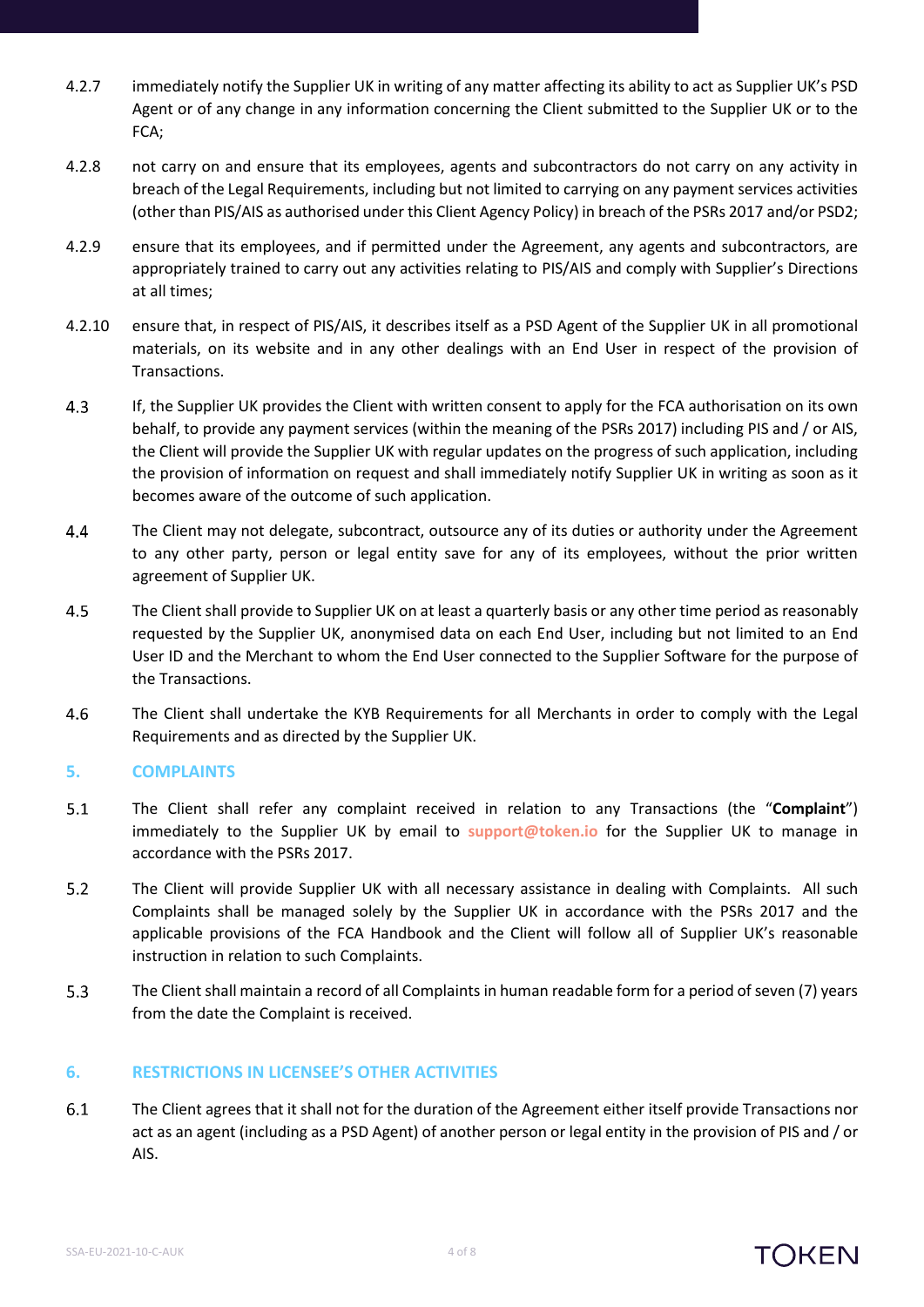- $6.2$ The Client agrees that it shall not provide services comparable or similar to PIS/AIS with respect to nonpayment accounts, which for example include but are not limited to ISAs, investment accounts, certain savings accounts with conditions attached.
- 6.3 The Client agrees that it shall provide PIS and / or AIS only with the End User's explicit consent, not use, access or store any information for any purpose except for the provision of PIS and / or AIS explicitly requested by the End User and otherwise comply with all the Legal Requirements including the Data Protection Legislation.

#### **7. SUPPLIER UK'S OBLIGATIONS**

- $7.1$ Where the Supplier UK is required to provide the FCA with a notification and/or an application for registration in relation to the appointment of the Client as its PSD Agent (including but not limited to those registration requirements set out in **paragraph [3](#page-2-0) of this Client Agency Policy**), the Supplier UK shall be responsible for filing the relevant notification with the FCA as soon as possible and in any event within any timescales stipulated by the relevant Legal Requirements, subject at all times to the Client taking all of the steps necessary and providing all of the information required for Supplier UK to make the filing.
- $7.2$ The Supplier UK shall at all times comply with all Legal Requirements and the FCA Rules.
- $7.3$ The Supplier UK shall inform the Client immediately of any changes to its FCA authorisation, including the regulatory permission it holds for providing PIS/AIS, or upon it becoming aware of any event that may make any such change reasonably likely to occur.
- $7.4$ The Supplier UK shall provide the Client with the Supplier's Directions as amended and updated from time to time to assist the Client complying with its obligations under this Client Agency Policy.

#### **8. ACCESS RIGHTS**

- 8.1 For the term of the Agreement and for a period of six (6) months after the Agreement is terminated the Client shall, in relation to the Client's performance of PIS/AIS:
- 8.1.1 permit Supplier UK, its agents, employees, or representatives, at reasonable times and on reasonable prior notice to have access to and to inspect and take copies of documents, books and accounts (at the Client's reasonable cost); and
- 8.1.2 use reasonable endeavours to assist with any request by Supplier UK to conduct interviews, investigations and audits directly with the Client (including such officers and employees as the parties may agree, each acting reasonably),

in each case, as the Supplier UK considers to be reasonably necessary to discharge its duties under the Legal Requirements or any other regulatory or legal requirement applying to the Supplier UK.

 $8.2$ The Client agrees that the FCA and/or any representative or appointee of the FCA shall be entitled for the term of the Agreement and for a period of six (6) months after the Agreement is terminated to have access to such of the Client's business premises as the FCA, or the representative or appointee of the FCA, may reasonably require, with or without notice, during normal business hours in order to assist the FCA with the discharge of its statutory functions in connection with the appointment of the Client as a PSD Agent of the Supplier UK and/or the PIS/AIS activities undertaken by the Client or its officers and employees pursuant to the terms of the Agreement and agrees that it shall and shall procure that it and each of its officers and employees (as applicable) will:

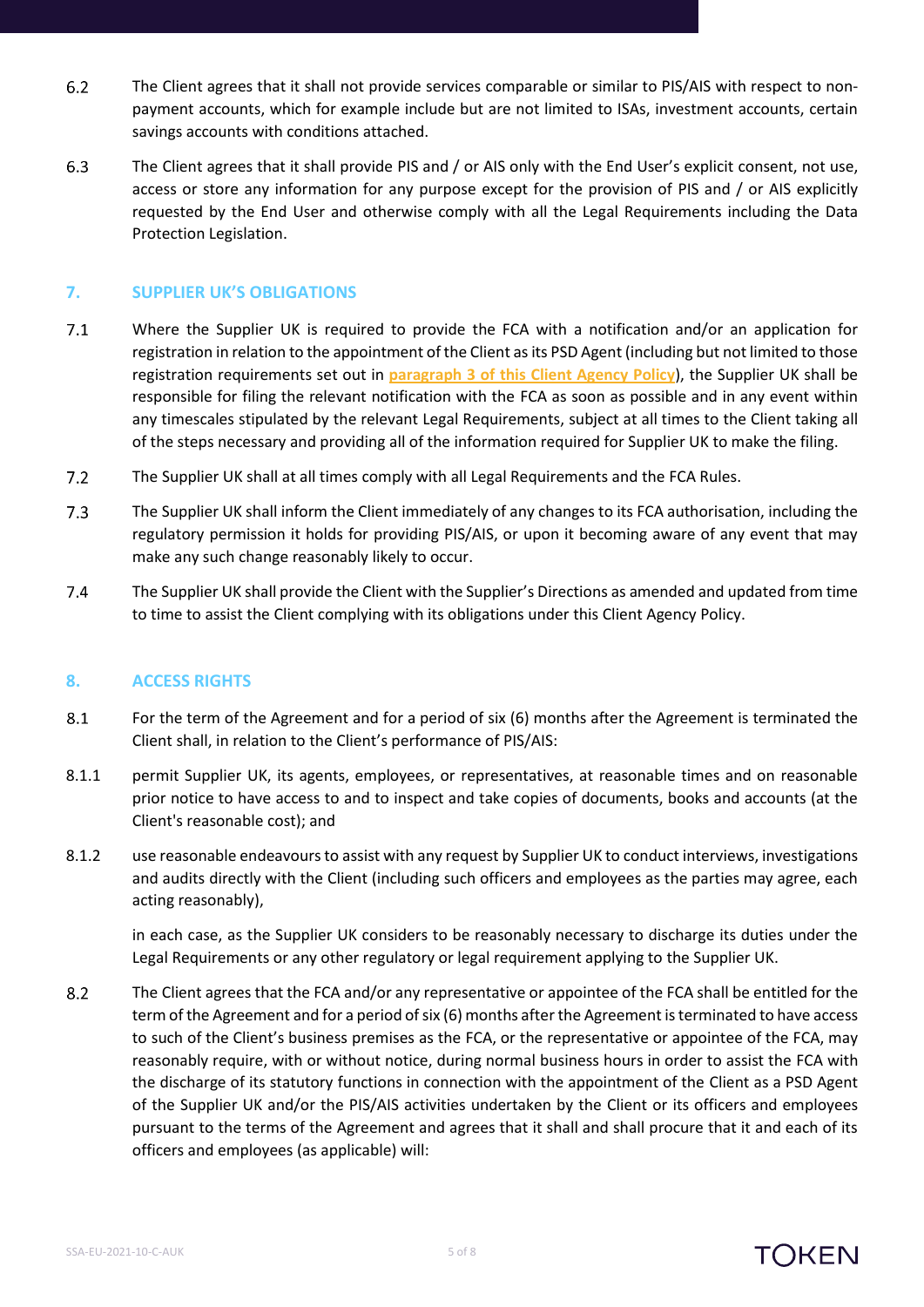- 8.2.1 make itself (and each of its officers and employees will make themselves) readily available for meetings with representatives or appointees of the FCA as reasonably requested;
- 8.2.2 give representatives or appointees of the FCA reasonable access to such records, files, tapes or computer systems, which are within its possession or control or the possession and control of any of the employees and which relate to the Client's provision of AIS/PIS, and provide any facilities which the representatives or appointees of the FCA may reasonably request;
- 8.2.3 produce to representatives or appointees of the FCA specified documents, files, tapes, computer data or other material in the possession or control of the Client and/or any of the officers and employees as reasonably requested;
- 8.2.4 permit representatives or appointees of the FCA to copy documents or other material on the premises of the Client (at its reasonable expense) and to remove copies and hold them elsewhere, or provide any copies, as reasonably requested (at the Client's reasonable expense); and
- 8.2.5 answer truthfully, fully, and promptly all questions which are reasonably put to the Client and/or officers and employees by representatives or appointees of the FCA.

#### **9. WARRANTIES**

- $9.1$ The Supplier UK represents, warrants and undertakes to the Client, that, as at the Effective Date and at all times throughout the Agreement Term:
- 9.1.1 it is permitted by the FCA to provide PIS and / or AIS;
- 9.1.2 it has the authority to enter into the Agreement; and
- 9.1.3 if at any time during the course of the Agreement it ceases to be permitted to provide PIS/AIS in the UK and/or becomes subject to any cancellation or suspension of any such permission or the imposition of any conditions or limitations in respect of PIS/AIS, it shall immediately inform the Client.
- $9.2$ Each party represents and warrants that all information and correspondence it supplies to the other party (including but not limited to information provided in respect of registration applications prepared in accordance with **paragraph [3](#page-2-0) of this Client Agency Policy**) throughout the duration of the Agreement is accurate, up to date and complete in all material respects.
- 9.3 The Client represents, warrants and undertakes to Supplier UK, that, as at the Effective Date and at all times throughout the Agreement Term that:
- 9.3.1 it will not seek authorisation from the FCA on its own behalf to provide PIS/AIS or any other payment service under the PSRs 2017 without the prior written consent of the Supplier UK;
- 9.3.2 it will not seek to be appointed as a PSD Agent of any third party to provide PIS/AIS during the Agreement Term;
- 9.3.3 its appointment and all obligations pursuant thereto are clearly distinct from any of its other business and so far as the Supplier UK is concerned it shall only act as a PSD Agent in respect of PIS/AIS;
- 9.3.4 it will comply with all Legal Requirements applicable to the provision of PIS/AIS (as if it were the provider of such PIS/AIS)
- 9.3.5 it is solvent, is suitable to act as a PSD Agent for the Supplier UK and has no close links (as defined in the PSRs 2017) that would be likely to prevent its effective supervision by the Supplier UK;

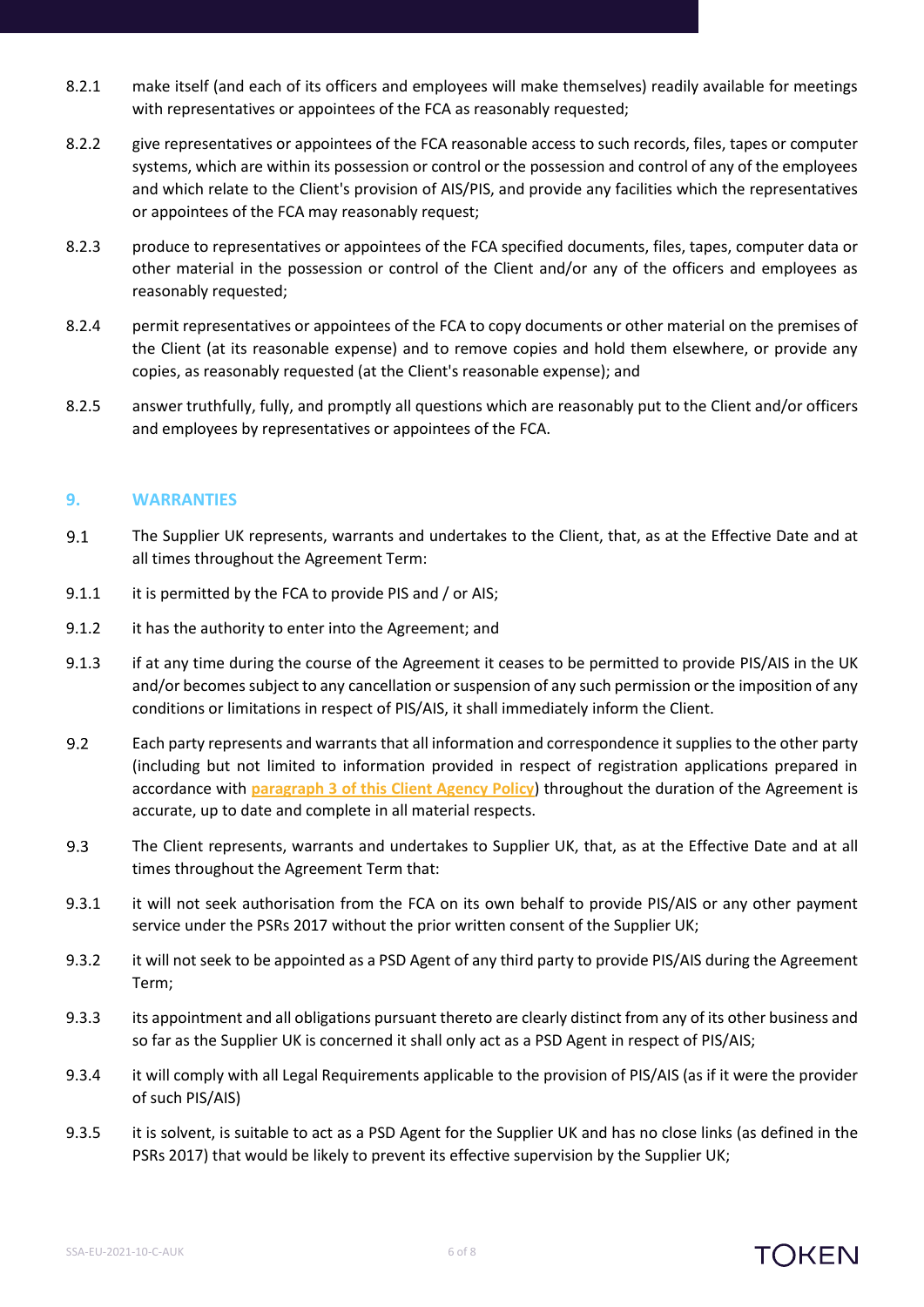- 9.3.6 it knows of no reason, after due enquiry, which would affect its (or that of any of its employees, controllers, directors, officers, partners, proprietors or managers) ability to act as a PSD Agent and that it will inform the Supplier UK immediately in writing if it becomes so aware during the term of the Agreement; and
- 9.3.7 it shall at all times comply with all Legal Requirements, the terms of the Agreement and with the Supplier's Directions.

#### <span id="page-6-0"></span>**10. INDEMNITIES**

10.1 The Client agrees to indemnify the Supplier UK against any and all losses, claims, damages, costs, charges, expenses and liabilities (including properly incurred and reasonable legal costs) suffered by it directly arising out of or in connection with any breach of this Client Agency Policy by the Client, including any fines, fees or costs which the Supplier UK may incur as a result of the Client's breach of its obligations under this Client Agency Policy and/or in relation to any Complaint made in relation to the Client providing PIS/AIS in accordance with this Client Agency Policy.

#### **11. MITIGATION AND RECOVERY OF LOSS**

<span id="page-6-1"></span>11.1 Each party shall take all reasonable action to mitigate any loss suffered by it in respect of a fact, matter, event or circumstance giving rise to a warranty or indemnity claim pursuant to the indemnity set out in **paragraph [10](#page-6-0) of this Client Agency Policy**. Nothing in the Agreement shall restrict or limit the parties' obligations at law to mitigate any loss or damage which it may incur as a result of a fact, matter, event or circumstance giving rise (or potentially giving rise) to a warranty or indemnity claim provided that in relation to a warranty of indemnity claim nothing in this **paragraph [11.1](#page-6-1) of this Client Agency Policy** shall imply a greater obligation to mitigate any loss than arises under common law.

#### **12. RECORDS AND REPORTING**

- <span id="page-6-3"></span>12.1 The Client shall, for the term of the Agreement, maintain all such accounts, books, records (and other financial reports as Supplier UK may from time to time, reasonably require) and data relating to the Client and its provision of PIS/AIS as may reasonably be required for the proper conduct of its appointment as a PSD Agent or as are required under the Agreement or in accordance with any Legal Requirements (the "**Records**").
- 12.2 The Client agrees that the Supplier UK and any other person, whom the Supplier UK may from time to time nominate, including any relevant supervisory or regulatory authority, may on not less than forty eight (48) hours' notice and during normal working hours, have access to all information and Records held by or under the control of the Client in respect of its appointment as a PSD Agent and the Client shall provide copies (at the Client's cost) of all accounts, books and records relating thereto.

#### <span id="page-6-2"></span>**13. TERM AND TERMINATION OF APPOINTMENT AS A PSD AGENT**

- 13.1 The Appointment shall commence on the Effective Date and shall continue unless and until terminated in accordance with this **paragraph [13](#page-6-2) of this Client Agency Policy**.
- 13.2 The Appointment shall immediately terminate in the event that the Client obtains authorisation from the FCA on its own behalf, which includes permission for carrying on PIS/AIS or any other payment service under the PSRs 2017 and/or PSD2.